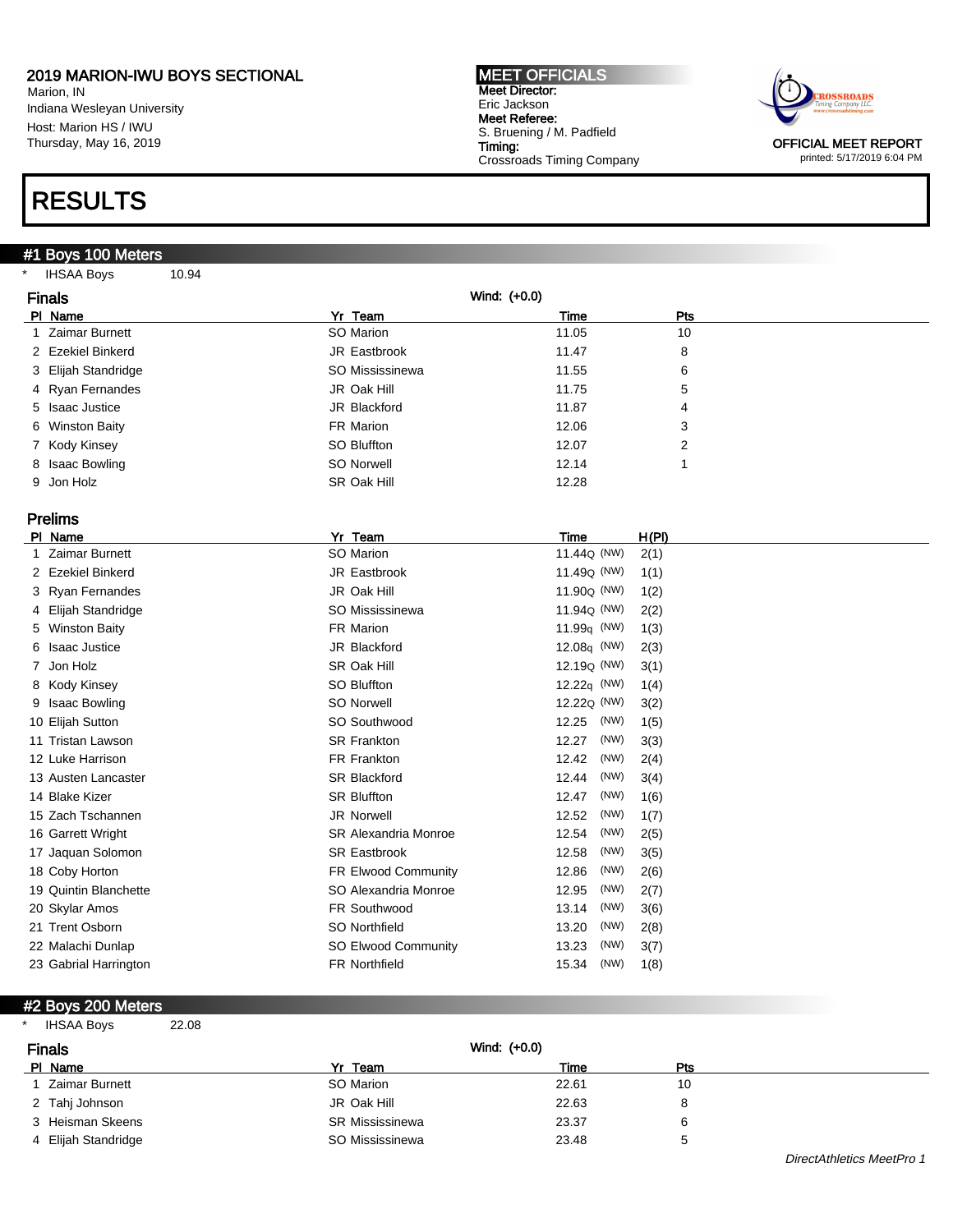Marion, IN Indiana Wesleyan University Host: Marion HS / IWU Thursday, May 16, 2019

# RESULTS

#### MEET OFFICIALS Meet Director: Eric Jackson Meet Referee: S. Bruening / M. Padfield Timing: Crossroads Timing Company



printed: 5/17/2019 6:04 PM

| #2 Boys 200 Meters (cont'd) |                             |              |     |  |  |
|-----------------------------|-----------------------------|--------------|-----|--|--|
| <b>Finals</b>               |                             | Wind: (+0.0) |     |  |  |
| PI Name                     | Yr Team                     | Time         | Pts |  |  |
| 5 Troy Jones                | JR Marion                   | 24.27        | 4   |  |  |
| 6 Coleman Beeks             | <b>SR Southern Wells</b>    | 24.31        | 3   |  |  |
| 7 Ryan Fernandes            | JR Oak Hill                 | 24.63        | 2   |  |  |
| 8 Zach Tschannen            | JR Norwell                  | 24.84        |     |  |  |
| 9 Jared Quinn               | <b>SR Alexandria Monroe</b> | 49.25        |     |  |  |

### Prelims

|    | PI Name               | Yr Team                     | Time                    |      | <u>H(PI)</u> |
|----|-----------------------|-----------------------------|-------------------------|------|--------------|
|    | <b>Zaimar Burnett</b> | SO Marion                   | 23.73 <sub>Q</sub> (NW) |      | 1(1)         |
| 2. | Elijah Standridge     | SO Mississinewa             | 23.84Q (NW)             |      | 3(1)         |
|    | 3 Heisman Skeens      | <b>SR Mississinewa</b>      | 23.87Q (NW)             |      | 3(2)         |
|    | 4 Troy Jones          | <b>JR Marion</b>            | $23.89q$ (NW)           |      | 3(3)         |
| 5  | Tahj Johnson          | JR Oak Hill                 | 23.94 <sub>Q</sub> (NW) |      | 2(1)         |
| 6. | <b>Ryan Fernandes</b> | JR Oak Hill                 | 24.39 <sub>Q</sub> (NW) |      | 1(2)         |
|    | <b>Coleman Beeks</b>  | <b>SR Southern Wells</b>    | 24.46 <sub>Q</sub> (NW) |      | 2(2)         |
| 8  | Zach Tschannen        | <b>JR Norwell</b>           | $24.51q$ (NW)           |      | 1(3)         |
| 9  | Jared Quinn           | <b>SR Alexandria Monroe</b> | $24.51q$ (NW)           |      | 3(4)         |
|    | 10 Tristan Lawson     | <b>SR Frankton</b>          | 24.54                   | (NW) | 2(3)         |
|    | 11 Isaac Bowling      | <b>SO Norwell</b>           | 24.87                   | (NW) | 1(4)         |
|    | 12 Blake Wiser        | SR Wabash                   | 25.21                   | (NW) | 1(5)         |
|    | 13 Austen Lancaster   | <b>SR Blackford</b>         | 25.49                   | (NW) | 3(5)         |
|    | 14 Eli Masters        | <b>SO Southern Wells</b>    | 25.53                   | (NW) | 3(6)         |
|    | 15 Kain Thornton      | JR Bluffton                 | 25.85                   | (NW) | 1(6)         |
|    | 16 Luke Harrison      | FR Frankton                 | 25.88                   | (NW) | 2(4)         |
|    | 17 Ethan Watt         | JR Blackford                | 26.11                   | (NW) | 3(7)         |
|    | 18 Quintin Blanchette | SO Alexandria Monroe        | 26.17                   | (NW) | 1(7)         |
|    | 19 Jarek Castillo     | FR Eastbrook                | 26.26                   | (NW) | 2(5)         |
|    | 20 Skylar Amos        | FR Southwood                | 26.61                   | (NW) | 1(8)         |
|    | 21 John Ringger       | FR Bluffton                 | 26.68                   | (NW) | 3(8)         |
|    | 22 Trent Osborn       | SO Northfield               | 26.97                   | (NW) | 1(9)         |
|    | 23 Andrew Foga        | <b>JR Elwood Community</b>  | 27.31                   | (NW) | 2(6)         |
|    | 24 Coby Horton        | FR Elwood Community         | 27.42                   | (NW) | 2(7)         |
|    | 25 Jason Kinsey       | SO Northfield               | 29.12                   | (NW) | 2(8)         |
|    |                       |                             |                         |      |              |

### #3 Boys 400 Meters

\* IHSAA Boys 49.40

| PI Name            | Yr Team             | Time    | H(PI) Pts |                |
|--------------------|---------------------|---------|-----------|----------------|
| 1 Tahj Johnson     | JR Oak Hill         | * 49.26 | 3(1)      | - 10           |
| 2 Dallas Topp      | JR Norwell          | 51.14   | 3(2)      | - 8            |
| 3 Mason McKinney   | SO Oak Hill         | 51.53   | 3(3)      | - 6            |
| 4 Colt Litsey      | <b>SR Frankton</b>  | 51.68   | 3(4)      | -5             |
| 5 Joshua O'Connell | SO Mississinewa     | 52.44   | 3(5)      | 4              |
| 6 Dylan Osborn     | <b>FR Norwell</b>   | 52.48   | 2(1)      | - 3            |
| 7 Xaine Kirby      | <b>SR Eastbrook</b> | 52.69   | 3(6)      | $\overline{2}$ |
| 8 Andre Sallade    | SO Mississinewa     | 53.48   | 2(2)      |                |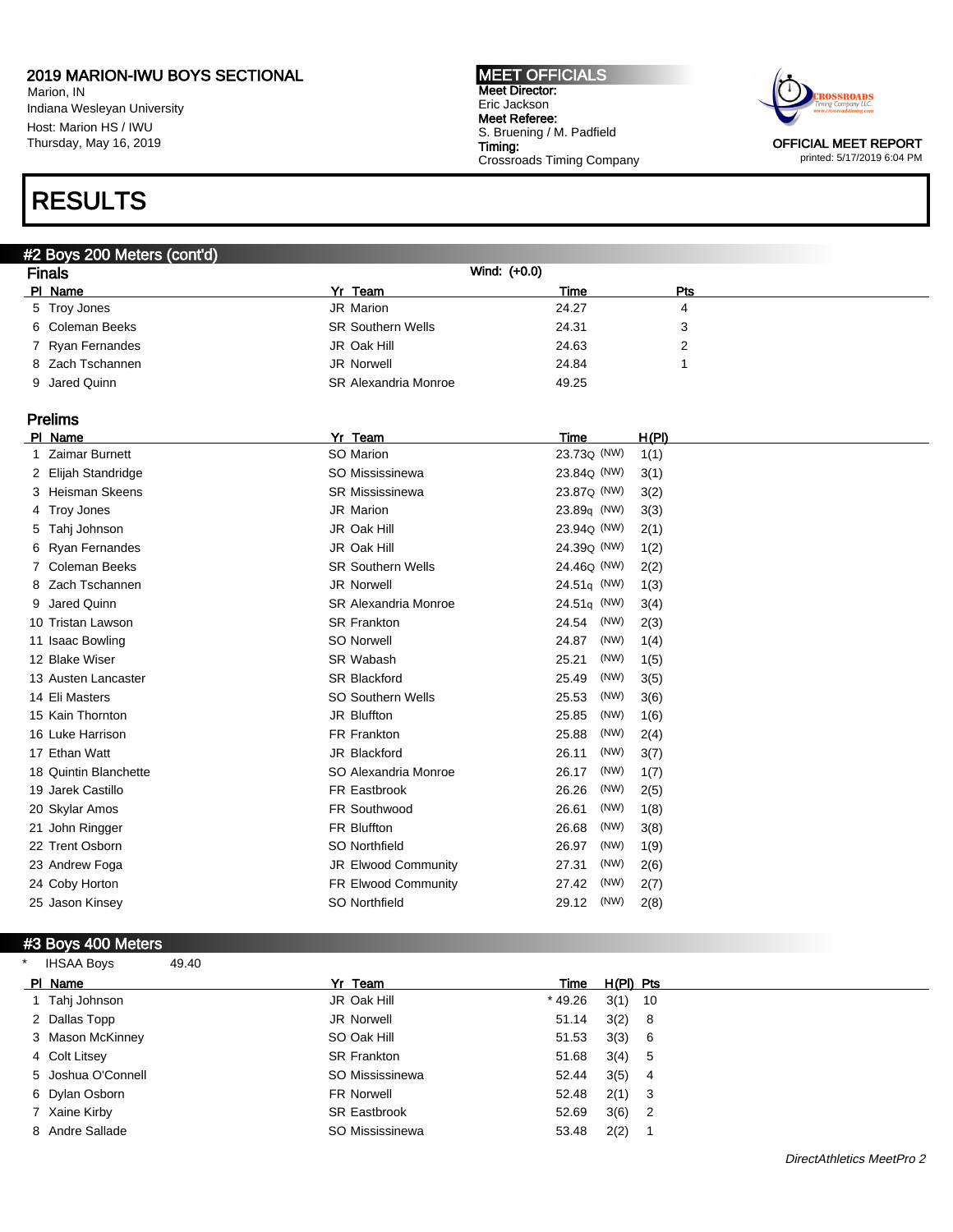Marion, IN Indiana Wesleyan University Host: Marion HS / IWU Thursday, May 16, 2019

# RESULTS

### #3 Boys 400 Meters (cont'd)

MEET OFFICIALS Meet Director: Eric Jackson Meet Referee: S. Bruening / M. Padfield Timing: Crossroads Timing Company



printed: 5/17/2019 6:04 PM

| #3 BOYS 400 Meters (cont'd) |                             |            |             |
|-----------------------------|-----------------------------|------------|-------------|
| PI Name                     | Yr Team                     | Time       | $H(PI)$ Pts |
| 9 Alix Winer                | SO Southwood                | 54.48      | 3(7)        |
| 10 Jared Quinn              | <b>SR Alexandria Monroe</b> | 54.63      | 3(8)        |
| 11 Justin Summers           | <b>SR Alexandria Monroe</b> | 54.86      | 2(3)        |
| 12 Cody Henderson           | SR Wabash                   | 54.96      | 2(4)        |
| 13 Zach Davenport           | SO Frankton                 | 55.27      | 2(5)        |
| 14 Keaton Elkins            | <b>SR Blackford</b>         | 55.83      | 2(6)        |
| 15 Braxstin Delgado         | FR Marion                   | 56.16      | 2(7)        |
| 16 James Kyle               | <b>SR Bluffton</b>          | 56.26      | 1(1)        |
| 17 Isaiah Dalton            | FR Eastbrook                | 56.84      | 1(2)        |
| 18 Alexander Haupert        | SO Northfield               | 57.29      | 2(8)        |
| 19 Gus Aguilera             | JR Bluffton                 | 58.14      | 1(3)        |
| 20 Vaughn Drennen           | <b>JR Southern Wells</b>    | 59.08      | 1(4)        |
| 21 Collin Penrod            | JR Blackford                | 59.83      | 1(5)        |
| 22 Malachi Dunlap           | SO Elwood Community         | 1:01.86    | 1(6)        |
| 23 Zak Roudebush            | SO Southwood                | 1:04.51    | 1(7)        |
| 24 Jason Kinsey             | SO Northfield               | 1:06.99    | 1(8)        |
| 25 Fletcher Sabinske        | <b>SR Southern Wells</b>    | 1:11.99    | 1(9)        |
| <b>Matthew Goolsby</b>      | SO Marion                   | <b>DNS</b> | 2           |
|                             |                             |            |             |

#### #4 Boys 800 Meters

| $\star$ | <b>IHSAA Boys</b>    | 1:56.32 |                             |         |             |    |
|---------|----------------------|---------|-----------------------------|---------|-------------|----|
|         | PI Name              |         | Yr Team                     | Time    | $H(PI)$ Pts |    |
|         | Nathan Brainer       |         | JR Eastbrook                | 1:59.30 | 2(1)        | 10 |
|         | Dimitri Margaritidis |         | <b>SR Frankton</b>          | 2:00.13 | 2(2)        | 8  |
|         | 3 Zackary Reed       |         | SO Wabash                   | 2:01.45 | 2(3)        | 6  |
|         | 4 Jacob Winger       |         | SO Oak Hill                 | 2:01.78 | 2(4)        | 5  |
| 5       | Jacob Ehmer          |         | <b>SR Mississinewa</b>      | 2:04.13 | 2(5)        | 4  |
|         | 6 Colin Harts        |         | SR Oak Hill                 | 2:05.79 | 2(6)        | 3  |
|         | 7 Evan Watt          |         | FR Blackford                | 2:06.47 | 1(1)        | 2  |
|         | 8 Surafel Fry        |         | <b>JR Marion</b>            | 2:08.32 | 2(7)        |    |
|         | 9 Andrew Burns       |         | SO Northfield               | 2:09.92 | 2(8)        |    |
|         | 10 Justin Mayer      |         | <b>SO Norwell</b>           | 2:12.40 | 2(9)        |    |
|         | 11 Robert Meyer      |         | <b>SO Norwell</b>           | 2:13.05 | 1(2)        |    |
|         | 12 Austin Warpool    |         | <b>JR Marion</b>            | 2:13.22 | 2(10)       |    |
|         | 13 Johnathan Stone   |         | SO Alexandria Monroe        | 2:14.19 | 1(3)        |    |
|         | 14 Carson Harris     |         | <b>JR Southern Wells</b>    | 2:14.75 | 2(11)       |    |
|         | 15 Cameron Sizemore  |         | SO Mississinewa             | 2:16.96 | 1(4)        |    |
|         | 16 Aaron Carnall     |         | SO Bluffton                 | 2:18.78 | 1(5)        |    |
|         | 17 Markis Crosbie    |         | FR Bluffton                 | 2:19.34 | 1(6)        |    |
|         | 18 Thane Syswerda    |         | SO Eastbrook                | 2:20.77 | 1(7)        |    |
|         | 19 Jeremiah Russell  |         | <b>SR Alexandria Monroe</b> | 2:20.96 | 2(12)       |    |
|         | 20 Spencer Blakely   |         | <b>SR Blackford</b>         | 2:22.26 | 1(8)        |    |
|         | 21 Jacob Marlow      |         | FR Southwood                | 2:22.93 | 1(9)        |    |
|         | 22 Addison Lawrence  |         | <b>SR Frankton</b>          | 2:23.15 | 2(13)       |    |
|         | 23 Brayden Smith     |         | FR Southwood                | 2:24.32 | 1(10)       |    |
|         | 24 Alexander Reed    |         | <b>FR Northfield</b>        | 2:32.83 | 1(11)       |    |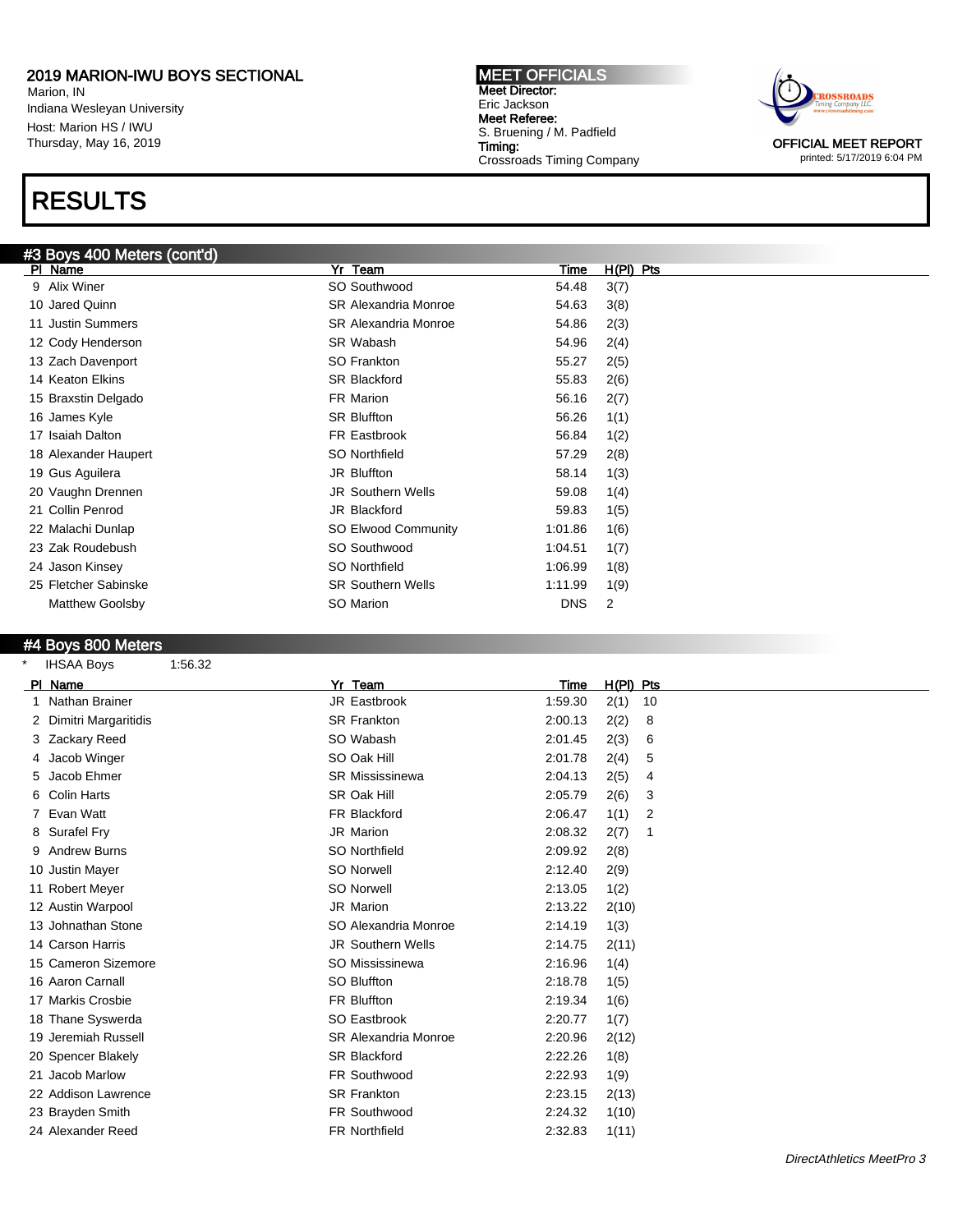Marion, IN Indiana Wesleyan University Host: Marion HS / IWU Thursday, May 16, 2019

# RESULTS

#### #4 Boys 800 Meters (cont'd)

Pl Name Yr Team Time H(Pl) Pts

25 Robert Gregg **32.86** 1(12) JR Elwood Community 2:32.86 1(12)

#### #5 Boys 1600 Meters

|   | <b>IHSAA Boys</b>        | 4:17.37 |                          |         |     |
|---|--------------------------|---------|--------------------------|---------|-----|
|   | PI Name                  |         | Yr Team                  | Time    | Pts |
| 1 | <b>Brennan Butche</b>    |         | <b>SR Mississinewa</b>   | 4:25.42 | 10  |
| 2 | <b>Braden Sweet</b>      |         | SO Southwood             | 4:27.47 | 8   |
| 3 | <b>Benjamin Neideck</b>  |         | JR Eastbrook             | 4:28.98 | 6   |
| 4 | Aaron Nickerson          |         | SR Wabash                | 4:34.53 | 5   |
|   | <b>Macallister Cheek</b> |         | JR Oak Hill              | 4:38.91 | 4   |
| 6 | <b>Tyler Strothman</b>   |         | <b>SO Norwell</b>        | 4:42.22 | 3   |
|   | Caleb Callahan           |         | JR Wabash                | 4:43.58 | 2   |
| 8 | Tyler Morgan             |         | <b>SR Marion</b>         | 4:45.33 | 1   |
| 9 | <b>Dillon Mitchell</b>   |         | JR Oak Hill              | 4:50.60 |     |
|   | 10 Zane Callison         |         | JR Eastbrook             | 4:51.17 |     |
|   | 11 Brayden Roberts       |         | JR Blackford             | 4:56.82 |     |
|   | 12 James Huff            |         | JR Frankton              | 5:00.42 |     |
|   | 13 Kyran Planalp         |         | JR Frankton              | 5:00.80 |     |
|   | 14 Collin Coffey         |         | <b>SR Mississinewa</b>   | 5:00.99 |     |
|   | 15 Aaron Carnall         |         | SO Bluffton              | 5:01.34 |     |
|   | 16 Jay Garrett           |         | <b>SR Southern Wells</b> | 5:03.69 |     |
|   | 17 Noah Kitterman        |         | FR Blackford             | 5:07.21 |     |
|   | 18 Markis Crosbie        |         | FR Bluffton              | 5:08.53 |     |
|   | 19 Devin Thomas          |         | JR Elwood Community      | 5:11.22 |     |
|   | 20 Jacob Marlow          |         | FR Southwood             | 5:11.53 |     |
|   | 21 Abdi Steenbergh       |         | SO Marion                | 5:11.92 |     |
|   | 22 Peyton Frye           |         | <b>SR Northfield</b>     | 5:14.31 |     |
|   | 23 Kaiden Slater         |         | <b>JR Norwell</b>        | 5:16.81 |     |
|   | 24 Avree Jenkins         |         | SO Alexandria Monroe     | 5:21.12 |     |
|   | 25 Brady Beck            |         | <b>SO Southern Wells</b> | 5.21.44 |     |
|   | 26 Alexander Reed        |         | <b>FR Northfield</b>     | 5:34.81 |     |
|   | 27 Antonio Munoz         |         | SO Elwood Community      | 5:41.07 |     |
|   | 28 Zachary Rowlett       |         | FR Alexandria Monroe     | 5:44.42 |     |

### #6 Boys 3200 Meters

| <b>IHSAA Boys</b>   | 9:19.38 |                        |          |     |  |
|---------------------|---------|------------------------|----------|-----|--|
| PI Name             |         | Yr Team                | Time     | Pts |  |
| Brennan Butche      |         | <b>SR Mississinewa</b> | 9:41.30  | 10  |  |
| 2 Braden Sweet      |         | SO Southwood           | 9:58.81  | 8   |  |
| 3 Koby Prater       |         | SR Wabash              | 10:01.04 | 6   |  |
| 4 Dereck Vogel      |         | JR Wabash              | 10:05.24 | 5   |  |
| 5 Macallister Cheek |         | JR Oak Hill            | 10:06.15 | 4   |  |
| 6 Benjamin Neideck  |         | JR Eastbrook           | 10:15.19 | 3   |  |
| 7 Tyler Morgan      |         | <b>SR Marion</b>       | 10:19.55 | 2   |  |
| 8 Tyler Strothman   |         | SO Norwell             | 10:21.09 |     |  |
| 9 Sol O'Blenis      |         | FR Oak Hill            | 10:27.08 |     |  |

#### MEET OFFICIALS Meet Director: Eric Jackson Meet Referee: S. Bruening / M. Padfield Timing: Crossroads Timing Company



printed: 5/17/2019 6:04 PM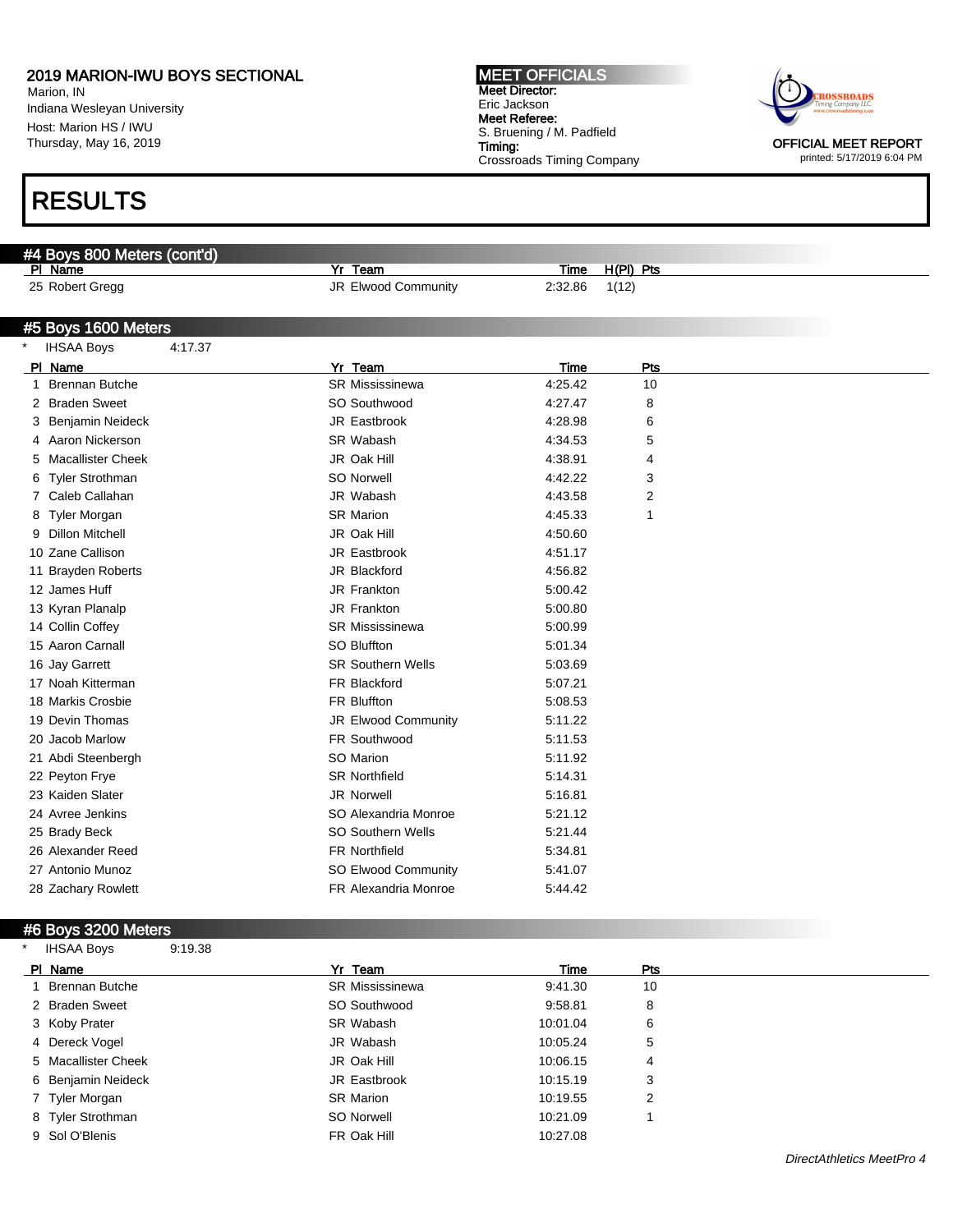Marion, IN Indiana Wesleyan University Host: Marion HS / IWU Thursday, May 16, 2019

# RESULTS

MEET OFFICIALS Meet Director: Eric Jackson Meet Referee: S. Bruening / M. Padfield Timing: Crossroads Timing Company



printed: 5/17/2019 6:04 PM

| #6 Boys 3200 Meters (cont'd) |                             |          |     |
|------------------------------|-----------------------------|----------|-----|
| PI Name                      | Yr Team                     | Time     | Pts |
| 10 Joel Barnes               | <b>SR Marion</b>            | 10:43.91 |     |
| 11 John Hammond              | JR Eastbrook                | 10:48.41 |     |
| 12 Noah Kitterman            | FR Blackford                | 11:00.10 |     |
| 13 Nathan Lozoya             | <b>JR Southern Wells</b>    | 11:01.85 |     |
| 14 Kyran Planalp             | JR Frankton                 | 11:03.04 |     |
| 15 Jakob Peterson            | <b>FR Norwell</b>           | 11:06.18 |     |
| 16 Jon Alsup                 | SO Mississinewa             | 11:08.60 |     |
| 17 Bradley Lawrence          | SO Frankton                 | 11:24.21 |     |
| 18 Drew Caldwell             | SO Blackford                | 11:39.59 |     |
| 19 Hayden Martin             | <b>FR Alexandria Monroe</b> | 11:43.31 |     |
| 20 Grant Bultemeier          | SO Bluffton                 | 11:43.80 |     |
| 21 Cody Summers              | <b>FR Alexandria Monroe</b> | 11:44.28 |     |
| 22 Eric Tracy                | <b>FR Northfield</b>        | 12:07.35 |     |
| 23 Hank Honegger             | <b>SR Bluffton</b>          | 12:37.48 |     |
| 24 Ben Roudebush             | <b>SR Southwood</b>         | 12:54.72 |     |
|                              |                             |          |     |

#### #7 Boys 110m Hurdles

\* IHSAA Boys 14.65

| <b>Finals</b>    |                  | Wind: (+0.0) |     |  |
|------------------|------------------|--------------|-----|--|
| PI Name          | Yr Team          | Time         | Pts |  |
| 1 Sammy Sommers  | SR Oak Hill      | 15.24        | 10  |  |
| 2 Elijah Lootens | <b>SR Marion</b> | 15.57        | 8   |  |
| 3 Jackson Simons | JR Southwood     | 16.02        | 6   |  |
| 4 Hayden Raikes  | SO Eastbrook     | 16.23        | 5   |  |
| 5 Gabe Overmyer  | JR Oak Hill      | 16.43        | 4   |  |
| 6 Charly Smith   | SO Wabash        | 16.57        | 3   |  |
| 7 Gus Martinez   | FR Bluffton      | 16.96        | 2   |  |
| 8 Dawson Filip   | SO Southwood     | 17.07        |     |  |
| 9 Jack Ringger   | SO Bluffton      | 17.14        |     |  |

Prelims

| PI Name              | Yr Team                | Time                    | H(PI) |
|----------------------|------------------------|-------------------------|-------|
| 1 Elijah Lootens     | <b>SR Marion</b>       | 16.39 <sub>Q</sub> (NW) | 3(1)  |
| 2 Sammy Sommers      | SR Oak Hill            | 16.45 <sub>Q</sub> (NW) | 1(1)  |
| 3 Hayden Raikes      | SO Eastbrook           | 17.02 <sub>Q</sub> (NW) | 1(2)  |
| 4 Jackson Simons     | JR Southwood           | 17.23 <sub>Q</sub> (NW) | 3(2)  |
| 5 Gabe Overmyer      | JR Oak Hill            | 17.32Q (NW)             | 2(1)  |
| 6 Charly Smith       | SO Wabash              | 17.33 <sub>Q</sub> (NW) | 2(2)  |
| 7 Gus Martinez       | FR Bluffton            | 17.37 $q$ (NW)          | 2(3)  |
| 8 Dawson Filip       | SO Southwood           | $17.53q$ (NW)           | 1(3)  |
| 9 Jack Ringger       | SO Bluffton            | 17.93 $q$ (NW)          | 3(3)  |
| 10 Jon Abbott        | JR Alexandria Monroe   | (NW)<br>17.98           | 3(4)  |
| 11 Drew Federspiel   | <b>JR Norwell</b>      | (NW)<br>18.25           | 2(4)  |
| 12 Nathan Kuznicki   | <b>SR Frankton</b>     | (NW)<br>18.49           | 1(4)  |
| 13 Christopher Pavey | <b>SR Mississinewa</b> | (NW)<br>19.19           | 3(5)  |
| 14 Jack Gerber       | <b>JR Norwell</b>      | (NW)<br>19.31           | 3(6)  |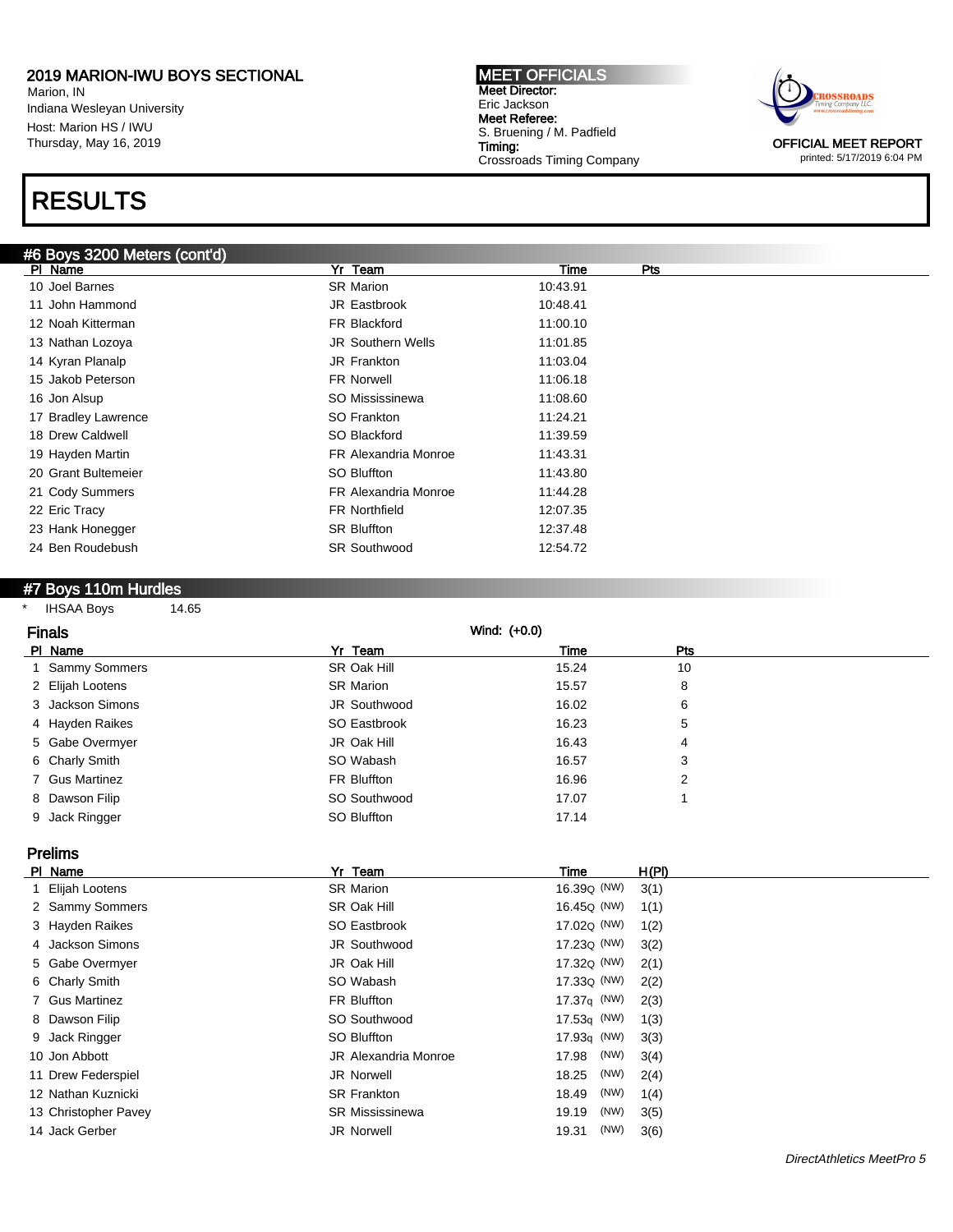Marion, IN Indiana Wesleyan University Host: Marion HS / IWU Thursday, May 16, 2019

# RESULTS

#### #7 Boys 110m Hurdles (cont'd) **Dralims**

| гіешір             |                            |               |       |  |
|--------------------|----------------------------|---------------|-------|--|
| PI Name            | Yr Team                    | Time          | H(PI) |  |
| 15 Bo Bailey       | JR Frankton                | (NW)<br>19.44 | 1(5)  |  |
| 16 Michael Cordes  | JR Wabash                  | (NW)<br>19.70 | 1(6)  |  |
| 17 Keller Lootens  | FR Marion                  | (NW)<br>20.09 | 1(7)  |  |
| 18 Ethan Miller    | JR Blackford               | (NW)<br>20.16 | 2(5)  |  |
| 19 Evan Watt       | FR Blackford               | (NW)<br>20.23 | 3(7)  |  |
| 20 Holden Sheets   | <b>SO Elwood Community</b> | (NW)<br>20.49 | 1(8)  |  |
| 21 Ethan Galbraith | SO Northfield              | (NW)<br>20.55 | 3(8)  |  |
| 22 Xavier Collins  | FR Eastbrook               | (NW)<br>20.96 | 2(6)  |  |
|                    |                            |               |       |  |

MEET OFFICIALS Meet Director: Eric Jackson Meet Referee:

S. Bruening / M. Padfield

Crossroads Timing Company

Timing:

#### #8 Boys 300m Hurdles

| <b>IHSAA Boys</b> | 39.01 |
|-------------------|-------|
|                   |       |

| Name<br><b>PI</b>        | Yr Team                     | $H(PI)$ Pts<br>Time |
|--------------------------|-----------------------------|---------------------|
| Sammy Sommers            | SR Oak Hill                 | 3(1)<br>40.56<br>10 |
| <b>Jackson Simons</b>    | JR Southwood                | 3(2)<br>41.38<br>8  |
| Elijah Lootens<br>3      | <b>SR Marion</b>            | 3(3)<br>42.01<br>6  |
| 4 Drew Federspiel        | <b>JR Norwell</b>           | 2(1)<br>42.90<br>5  |
| Nathan Kuznicki<br>5     | <b>SR Frankton</b>          | 43.22<br>3(4)<br>4  |
| Jack Ringger<br>6        | SO Bluffton                 | 2(2)<br>43.27<br>3  |
| <b>Justin Singer</b>     | <b>SR Eastbrook</b>         | 43.44<br>3(5)<br>2  |
| Jack Gerber<br>8         | JR Norwell                  | 44.06<br>2(3)<br>1  |
| 9 Charly Smith           | SO Wabash                   | 44.30<br>3(6)       |
| 10 Luke Allgood          | JR Oak Hill                 | 44.89<br>3(7)       |
| 11 Dawson Filip          | SO Southwood                | 45.34<br>3(8)       |
| 12 Bo Bailey             | JR Frankton                 | 45.38<br>1(1)       |
| 13 Jon Abbott            | <b>JR Alexandria Monroe</b> | 45.41<br>3(9)       |
| 14 Carson Sehy           | SO Blackford                | 46.11<br>1(2)       |
| 15 Gus Martinez          | <b>FR Bluffton</b>          | 46.29<br>2(4)       |
| 16 Michael Cordes        | JR Wabash                   | 47.01<br>2(5)       |
| 17 Kevin Guy             | JR Marion                   | 47.91<br>2(6)       |
| 18 Camden Peavler        | <b>SR Alexandria Monroe</b> | 47.93<br>1(3)       |
| 19 Blaine Tonner         | <b>SO Southern Wells</b>    | 48.32<br>1(4)       |
| 20 Ethan Miller          | JR Blackford                | 48.48<br>2(7)       |
| 21 Ethan Galbraith       | SO Northfield               | 49.59<br>2(8)       |
| 22 Xavier Collins        | FR Eastbrook                | 52.62<br>1(5)       |
| 23 Holden Sheets         | SO Elwood Community         | 52.84<br>1(6)       |
| Chase Blem               | <b>SO Southern Wells</b>    | <b>DNS</b>          |
| <b>Christopher Pavey</b> | <b>SR Mississinewa</b>      | <b>DNS</b><br>2     |

#### #9 Boys 4 x 100m Relay

|  | <b>IHSAA Boys</b> | 42.54 |
|--|-------------------|-------|
|--|-------------------|-------|

- - 1) Curtis Reeves FR 2) Cubie Jones FR
	- 3) Kheigan Fields JR 4) Winston Baity FR
- 

PI Team Time H(PI) Pts 1 Marion (A) 43.55 2(1) 10

ROSSROADS OFFICIAL MEET REPORT printed: 5/17/2019 6:04 PM

DirectAthletics MeetPro 6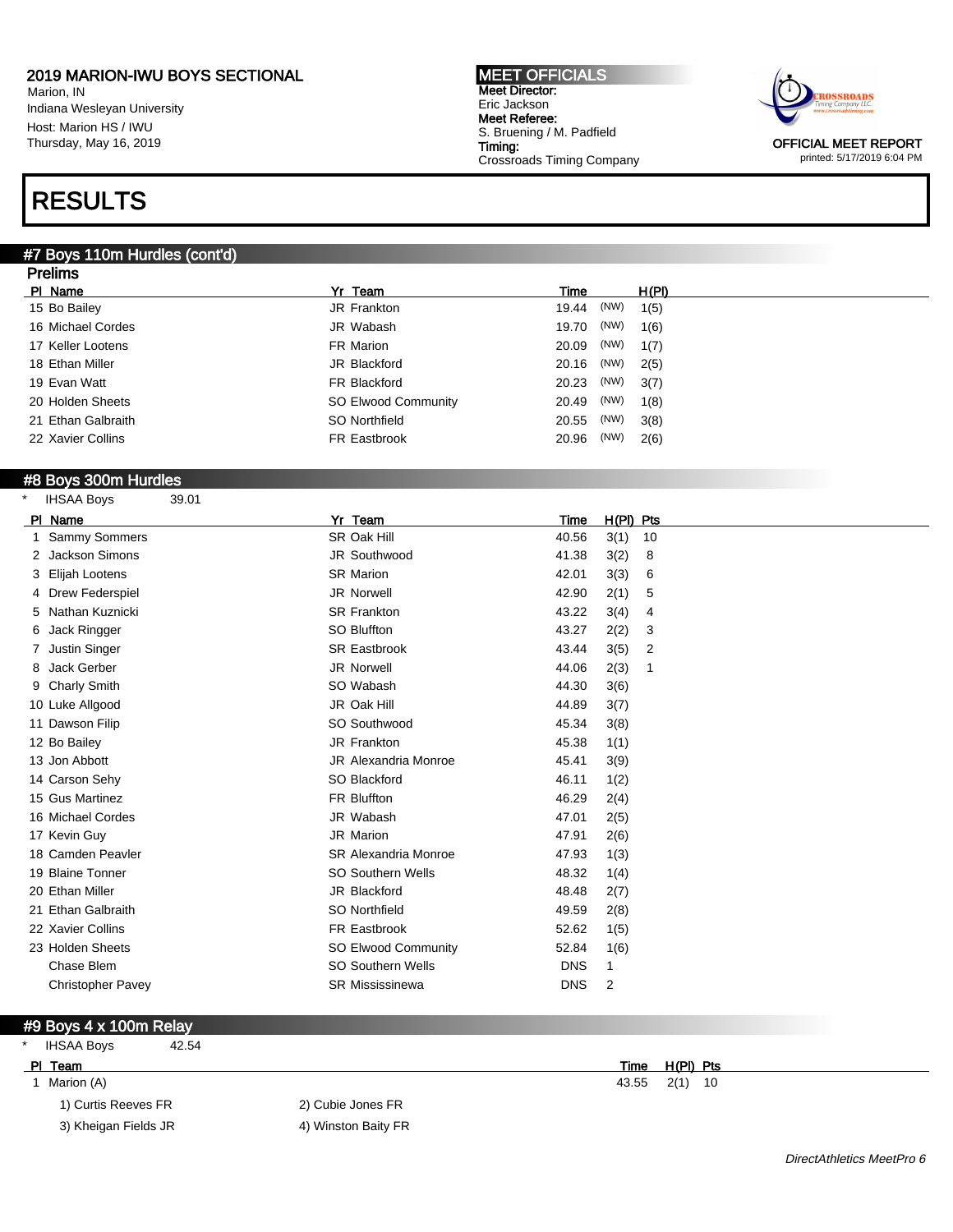Marion, IN Indiana Wesleyan University Host: Marion HS / IWU Thursday, May 16, 2019

# RESULTS

#### MEET OFFICIALS Meet Director: Eric Jackson Meet Referee: S. Bruening / M. Padfield Timing: Crossroads Timing Company



printed: 5/17/2019 6:04 PM

| #9 Boys 4 x 100m Relay (cont'd) |                          |       |             |                            |
|---------------------------------|--------------------------|-------|-------------|----------------------------|
| PI Team                         |                          | Time  | $H(PI)$ Pts |                            |
| 2 Oak Hill (A)                  |                          | 44.55 | 2(2)        | 8                          |
| 1) Ryan Fernandes JR            | 2) Sammy Sommers SR      |       |             |                            |
| 3) Jon Holz SR                  | 4) Josiah Harvey SO      |       |             |                            |
| 3 Eastbrook (A)                 |                          | 44.79 | 2(3)        | 6                          |
| 1) Justin Singer SR             | 2) Ezekiel Binkerd JR    |       |             |                            |
| 3) Jaquan Solomon SR            | 4) Xaine Kirby SR        |       |             |                            |
| 4 Bluffton (A)                  |                          | 45.87 | 2(4)        | 5                          |
| 1) John Ringger FR              | 2) Gus Martinez FR       |       |             |                            |
| 3) Kody Kinsey SO               | 4) Kain Thornton JR      |       |             |                            |
| 5 Southern Wells (A)            |                          | 46.11 | 2(5)        | $\overline{4}$             |
| 1) Eli Masters SO               | 2) Coleman Beeks SR      |       |             |                            |
| 3) Carson Harris JR             | 4) Xavier Walden JR      |       |             |                            |
| 6 Norwell (A)                   |                          | 46.25 | 2(6)        | 3                          |
| 1) Joe Taylor SR                | 2) Zander Huss FR        |       |             |                            |
| 3) Zach Tschannen JR            | 4) Isaac Bowling SO      |       |             |                            |
| 7 Frankton (A)                  |                          | 46.41 | 2(7)        | $\overline{2}$             |
| 1) Ephrem Nunley FR             | 2) Nathan Kuznicki SR    |       |             |                            |
| 3) Corbin Alexander FR          | 4) Aden Swisher FR       |       |             |                            |
| 8 Blackford (A)                 |                          | 47.06 | 1(1)        | $\overline{\phantom{0}}$ 1 |
| 1) Ethan Watt JR                | 2) Jacob Deavers SR      |       |             |                            |
| 3) Keaton Elkins SR             | 4) Terrence Wilson SR    |       |             |                            |
| 9 Alexandria Monroe (A)         |                          | 47.98 | 1(2)        |                            |
| 1) Garrett Wright SR            | 2) Quintin Blanchette SO |       |             |                            |
| 3) Alex Gaalema SR              | 4) Camden Peavler SR     |       |             |                            |
| 10 Elwood Community (A)         |                          | 52.17 | 1(3)        |                            |
| 1) Coby Horton FR               | 2) Andrew Foga JR        |       |             |                            |
| 3) Holden Sheets SO             | 4) Malachi Dunlap SO     |       |             |                            |
|                                 |                          |       |             |                            |

#### #10 Boys 4 x 400m Relay

| <b>IHSAA Boys</b>     | 3:20.44 |                      |         |             |  |
|-----------------------|---------|----------------------|---------|-------------|--|
| PI Team               |         |                      | Time    | $H(PI)$ Pts |  |
| Eastbrook (A)         |         |                      | 3:30.99 | $2(1)$ 10   |  |
| 1) Justin Singer SR   |         | 2) Nathan Brainer JR |         |             |  |
| 3) Ezekiel Binkerd JR |         | 4) Xaine Kirby SR    |         |             |  |
| 2 Oak Hill (A)        |         |                      | 3:31.41 | $2(2)$ 8    |  |
| 1) Luke VanBibber SR  |         | 2) Mason McKinney SO |         |             |  |
| 3) Sammy Sommers SR   |         | 4) Clayton Macy SO   |         |             |  |
| 3 Norwell (A)         |         |                      | 3:32.45 | 2(3) 6      |  |
| 1) Jared Conrad SO    |         | 2) Dallas Topp JR    |         |             |  |
| 3) Robert Meyer SO    |         | 4) Dylan Osborn FR   |         |             |  |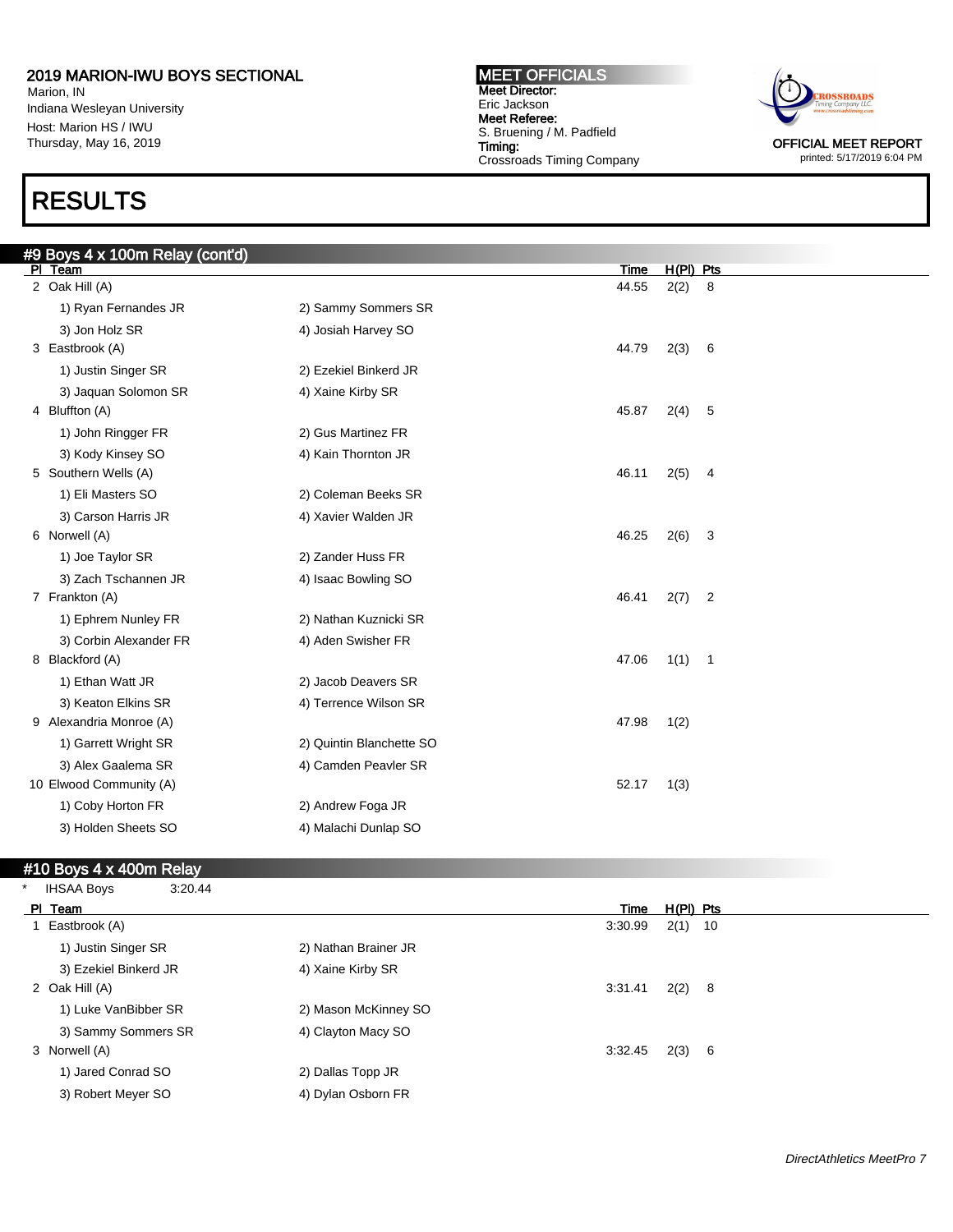Marion, IN Indiana Wesleyan University Host: Marion HS / IWU Thursday, May 16, 2019

# RESULTS

#### MEET OFFICIALS Meet Director: Eric Jackson Meet Referee: S. Bruening / M. Padfield Timing: Crossroads Timing Company



printed: 5/17/2019 6:04 PM

| #10 Boys 4 x 400m Relay (cont'd) |                        |         |             |                |
|----------------------------------|------------------------|---------|-------------|----------------|
| PI Team                          |                        | Time    | $H(PI)$ Pts |                |
| 4 Southern Wells (A)             |                        | 3:33.60 | 2(4)        | 5              |
| 1) Fletcher Sabinske SR          | 2) Eli Masters SO      |         |             |                |
| 3) Coleman Beeks SR              | 4) Carson Harris JR    |         |             |                |
| 5 Wabash (A)                     |                        | 3:34.46 | 2(5)        | 4              |
| 1) Blakley Cole JR               | 2) Charly Smith SO     |         |             |                |
| 3) Aaron Nickerson SR            | 4) Zackary Reed SO     |         |             |                |
| 6 Frankton (A)                   |                        | 3:37.67 | 2(6)        | 3              |
| 1) Diego Hernandez FR            | 2) Nathan Kuznicki SR  |         |             |                |
| 3) Zach Davenport SO             | 4) Tristan Lawson SR   |         |             |                |
| 7 Mississinewa (A)               |                        | 3:38.93 | 2(7)        | $\overline{2}$ |
| 1) Brennan Butche SR             | 2) Joshua O'Connell SO |         |             |                |
| 3) Heisman Skeens SR             | 4) Johnathan Hall JR   |         |             |                |
| 8 Alexandria Monroe (A)          |                        | 3:43.78 | $2(8)$ 1    |                |
| 1) Jeremiah Russell SR           | 2) Justin Summers SR   |         |             |                |
| 3) Jacob Gull FR                 | 4) Chase Beltz JR      |         |             |                |
| 9 Northfield (A)                 |                        | 3:45.68 | 1(1)        |                |
| 1) Benjamin Kissel SO            | 2) Peyton Frye SR      |         |             |                |
| 3) Seth Forsyth JR               | 4) Jasper Long JR      |         |             |                |
| 10 Bluffton (A)                  |                        | 3:47.37 | 1(2)        |                |
| 1) Dylan Hernandez SO            | 2) Gus Martinez FR     |         |             |                |
| 3) Trevor Stahly JR              | 4) Gus Aguilera JR     |         |             |                |
| 11 Blackford (A)                 |                        | 3:53.53 | 1(3)        |                |
| 1) Cameron Rinker JR             | 2) Scott Winger FR     |         |             |                |
| 3) Carson Sehy SO                | 4) Spencer Blakely SR  |         |             |                |
| 12 Marion (A)                    |                        | 3:55.33 | 2(9)        |                |
| 1) Braxstin Delgado FR           | 2) Surafel Fry JR      |         |             |                |
| 3) Abdi Steenbergh SO            | 4) Austin Warpool JR   |         |             |                |
| 13 Elwood Community (A)          |                        | 4:14.99 | 1(4)        |                |
| 1) Coby Horton FR                | 2) Andrew Foga JR      |         |             |                |
| 3) Robert Gregg JR               | 4) Devin Thomas JR     |         |             |                |
|                                  |                        |         |             |                |

### #11 Boys 4 x 800m Relay

| <b>IHSAA Boys</b><br>7:53.43 |                      |         |     |
|------------------------------|----------------------|---------|-----|
| PI Team                      |                      | Time    | Pts |
| 1 Wabash (A)                 |                      | 8:15.10 | 10  |
| 1) Blakley Cole JR           | 2) Caleb Callahan JR |         |     |
| 3) Aaron Nickerson SR        | 4) Koby Prater SR    |         |     |
| 2 Oak Hill (A)               |                      | 8:21.50 | 8   |
| 1) Luke VanBibber SR         | 2) Sol O'Blenis FR   |         |     |
| 3) Dillon Mitchell JR        | 4) Jacob Winger SO   |         |     |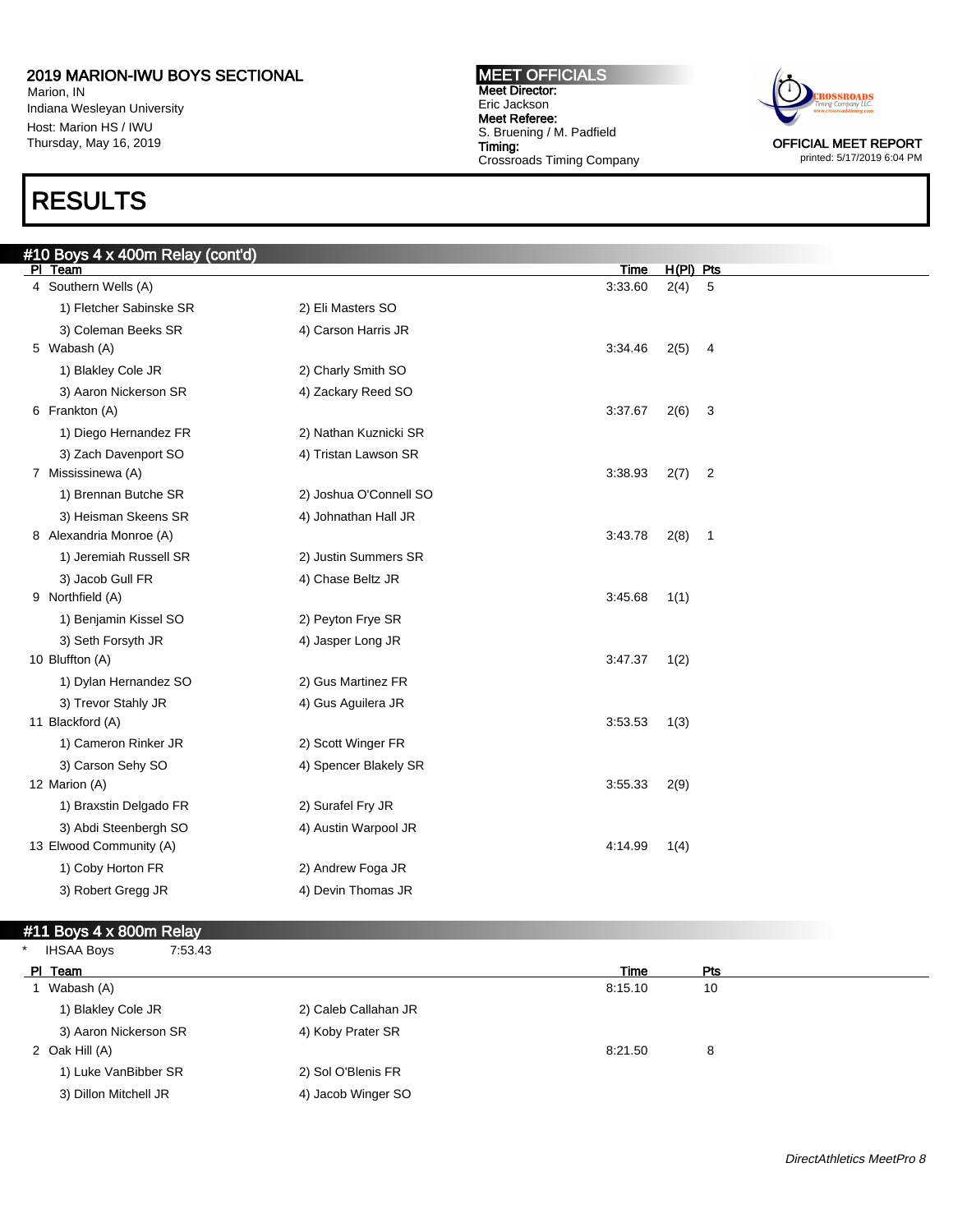Marion, IN Indiana Wesleyan University Host: Marion HS / IWU Thursday, May 16, 2019

# RESULTS

MEET OFFICIALS Meet Director: Eric Jackson Meet Referee: S. Bruening / M. Padfield Timing: Crossroads Timing Company



printed: 5/17/2019 6:04 PM

| #11 Boys 4 x 800m Relay (cont'd) |                        |          |                |  |
|----------------------------------|------------------------|----------|----------------|--|
| PI Team                          |                        | Time     | Pts            |  |
| 3 Norwell (A)                    |                        | 8:23.30  | 6              |  |
| 1) Jared Conrad SO               | 2) Dallas Topp JR      |          |                |  |
| 3) Robert Meyer SO               | 4) Tyler Strothman SO  |          |                |  |
| 4 Frankton (A)                   |                        | 8:28.40  | 5              |  |
| 1) Bradley Lawrence SO           | 2) Diego Hernandez FR  |          |                |  |
| 3) Zach Davenport SO             | 4) Aden Swisher FR     |          |                |  |
| 5 Marion (A)                     |                        | 8:33.30  | $\overline{4}$ |  |
| 1) Braxstin Delgado FR           | 2) Surafel Fry JR      |          |                |  |
| 3) Abdi Steenbergh SO            | 4) Jack Fauser SO      |          |                |  |
| 6 Blackford (A)                  |                        | 8:50.40  | 3              |  |
| 1) Cameron Rinker JR             | 2) Spencer Blakely SR  |          |                |  |
| 3) Drew Caldwell SO              | 4) Noah Kitterman FR   |          |                |  |
| 7 Northfield (A)                 |                        | 8:59.20  | $\overline{c}$ |  |
| 1) Alexander Reed FR             | 2) Benjamin Kissel SO  |          |                |  |
| 3) Peyton Frye SR                | 4) Seth Forsyth JR     |          |                |  |
| 8 Mississinewa (A)               |                        | 9:30.70  | $\mathbf{1}$   |  |
| 1) Zachary Luchetti FR           | 2) Collin Coffey SR    |          |                |  |
| 3) Joshua O'Connell SO           | 4) Karver Jones FR     |          |                |  |
| 9 Alexandria Monroe (A)          |                        | 9:55.10  |                |  |
| 1) Jeremiah Russell SR           | 2) Rob Hiday SO        |          |                |  |
| 3) Justin Summers SR             | 4) Hayden Martin FR    |          |                |  |
| 10 Bluffton (A)                  |                        | 10:04.70 |                |  |
| 1) Markis Crosbie FR             | 2) Aaron Carnall SO    |          |                |  |
| 3) Dylan Hernandez SO            | 4) Hank Honegger SR    |          |                |  |
| 11 Southwood (A)                 |                        | 10:09.50 |                |  |
| 1) Skylar Amos FR                | 2) Wesley Nelson JR    |          |                |  |
| 3) Jacob Marlow FR               | 4) Liam McGouldrick SR |          |                |  |
|                                  |                        |          |                |  |

#### #12 Boys High Jump

IHSAA Boys 6' 4.50" PI Name **Product Product Product Product Product Product Product Product Product Product Product Product Product** 1 Camden Peavler SR Alexandria Monroe 6' 0" 10 2 Nick Kaufman FR Alexandria Monroe 5' 10" 8 3 Alexander Baker Gasser Communication Communication Communication Communication Communication Communication Co 4 Braxton Walls **FR Frankton** 5' 8" 5 5' 8" 5 Benjamin Kissel 1988 Conservation of the SO Northfield 5' 8" and 5' 8" and 4' 4' A 6 Dylan Osborn **1988** Strategies and the Strategies of the Strategies of the Strategies of the Strategies of the Strategies of the Strategies of the Strategies of the Strategies of the Strategies of the Strategies of the S 7 Cole McConnell SR Bluffton 5' 6" 2 8 Blaine Tonner Communication Contract SO Southern Wells 5' 6" 0.5 8 Bradey Evans SR Oak Hill 5' 6" 0.5 10 Skylar Amos **FR Southwood** 5' 6" 10 Hayden Raikes **SO Eastbrook** 5' 6" Trevor Stahly **Intervolution** JR Bluffton NH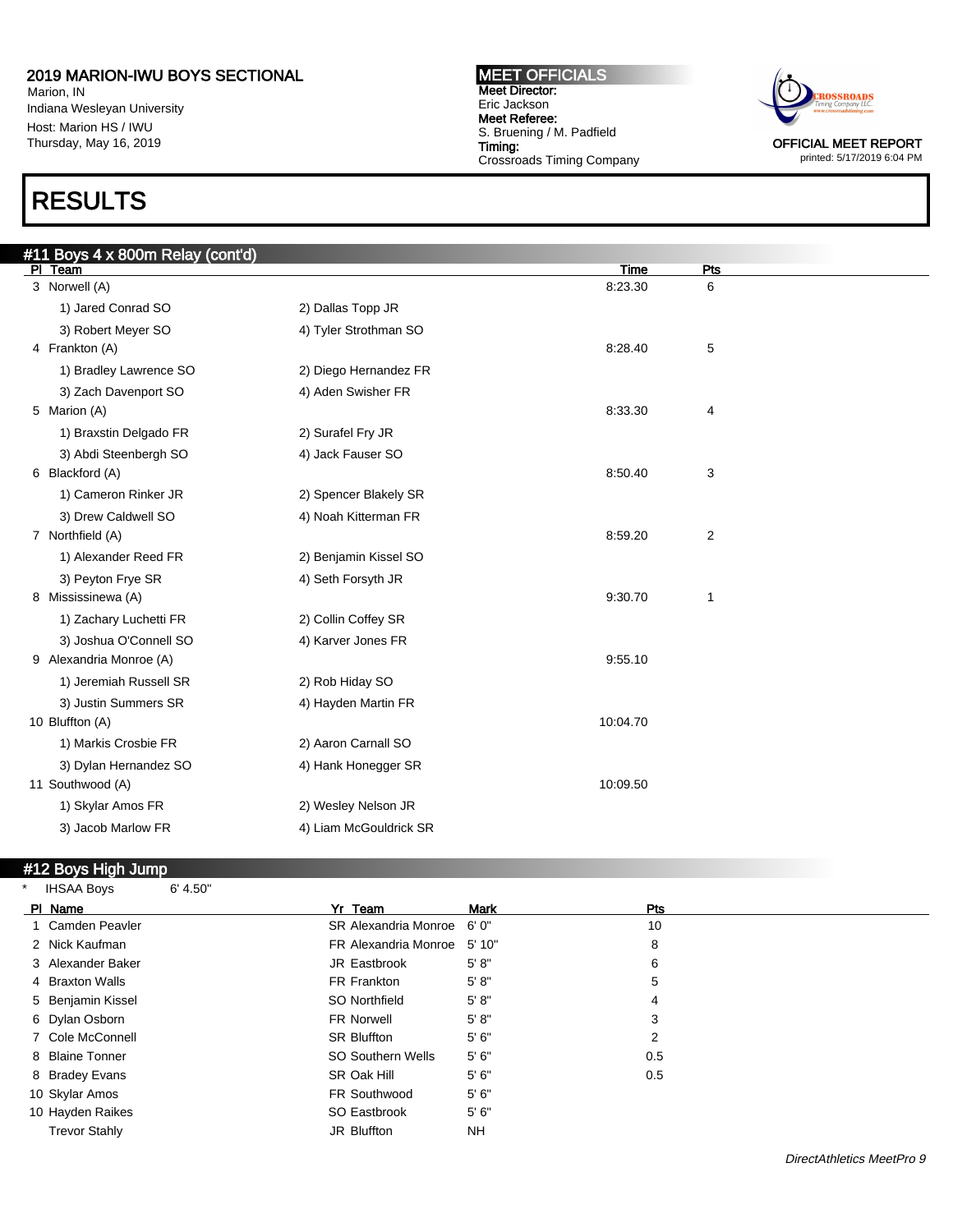Qu'Ran Howard **Calculation** SR Marion DNS Matthew Goolsby **SO Marion** DNS

Marion, IN Indiana Wesleyan University Host: Marion HS / IWU Thursday, May 16, 2019

# RES

# #12 Boys<br>PI Name

| <b>RESULTS</b>             |                        |             |     |  |
|----------------------------|------------------------|-------------|-----|--|
| 12 Boys High Jump (cont'd) |                        |             |     |  |
| PI Name                    | Yr Team                | <b>Mark</b> | Pts |  |
| <b>Holden Sheets</b>       | SO Elwood Community NH |             |     |  |
| Jon Maiztegui              | JR Wabash              | <b>NH</b>   |     |  |
| Jacob Davenport            | FR Frankton            | <b>NH</b>   |     |  |
| Joe Taylor                 | <b>SR Norwell</b>      | <b>NH</b>   |     |  |
| Steffen Hoover             | SO Blackford           | <b>NH</b>   |     |  |
| <b>Mason McKinney</b>      | SO Oak Hill            | NΗ          |     |  |

| Andre Sallade |  |
|---------------|--|
|               |  |

#### #13 Boys Pole Vault

| <b>IHSAA Boys</b> | 14' 4" |
|-------------------|--------|
|                   |        |

| PI Name                 | Yr Team       | <b>Mark</b> | Pts |  |
|-------------------------|---------------|-------------|-----|--|
| 1 Gavin Holz            | JR Oak Hill   | 14'0"       | 10  |  |
| 2 Caiden Lake           | SR Oak Hill   | 12'0''      | 8   |  |
| 3 Isaac Brown           | JR Eastbrook  | 11'0''      | 6   |  |
| 4 Alan Bostic           | JR Norwell    | 10'6"       | 5   |  |
| 5 Jacob Scherrer        | JR Norwell    | 10'6"       | 4   |  |
| 6 Jimmy Smith           | JR Wabash     | 10'0''      | 3   |  |
| 7 Seth Forsyth          | JR Northfield | 10'0''      | 2   |  |
| 8 Kainen Malone-Johnson | SO Marion     | 9'6''       |     |  |
| 9 Traydon Goodwin       | JR Wabash     | 9'6''       |     |  |
| 10 Seth Strand          | JR Eastbrook  | 8'0''       |     |  |
| 11 Darius Redding       | FR Marion     | 8' 0"       |     |  |
| Alexander Haupert       | SO Northfield | NΗ          |     |  |
|                         |               |             |     |  |

SO Mississinewa DNS

#### #14 Boys Long Jump

| $\star$<br><b>IHSAA Boys</b><br>22' 4.75"                                                |
|------------------------------------------------------------------------------------------|
| Yr Team<br>$F(PI)$ Pts<br>PI Name<br>Mark                                                |
| $*$ 23' 1 $\frac{1}{2}$<br>(NW)<br>1 Sammy Sommers<br>SR Oak Hill<br>1(1)<br>10          |
| (NW)<br>JR Oak Hill<br>21' 8'<br>1(2)<br>2 Tahj Johnson<br>8                             |
| (NW)<br>20'6''<br>1(3)<br>3 Heisman Skeens<br><b>SR Mississinewa</b><br>6                |
| (NW)<br>1(4)<br>SO Southwood<br>20' $3\frac{1}{2}$<br>4 Dawson Filip<br>5                |
| (NW)<br>SO Bluffton<br>19' 1 $\frac{1}{2}$<br>1(5)<br>5 Kody Kinsey<br>4                 |
| (NW)<br>SO Southwood<br>19' 1 $\frac{1}{4}$<br>2(1)<br>6 Elijah Sutton<br>3              |
| (NW)<br>7 Jared Quinn<br>19' 0 $\frac{1}{4}$<br>1(6)<br><b>SR Alexandria Monroe</b><br>2 |
| (NW)<br>1(7)<br>8 Elijah Standridge<br>SO Mississinewa<br>18' 11 $\frac{1}{4}$<br>-1     |
| (NW)<br>9 Josh Balfour<br>SO Marion<br>18' 5 <sup>3</sup> / <sub>4</sub><br>1(8)         |
| (NW)<br>FR Marion<br>10 Cubie Jones<br>18'0''<br>1(9)                                    |
| (NW)<br><b>SR Norwell</b><br>17' $9^{1/2}$<br>2(2)<br>11 Mitchel Mayer                   |
| (NW)<br>17' $4\frac{1}{4}$<br>JR Eastbrook<br>2(3)<br>12 Wyatt Stephenson                |
| (NW)<br>JR Wabash<br>17'0''<br>2(4)<br>13 Jimmy Smith                                    |
| (NW)<br>14 Steffen Hoover<br>SO Blackford<br>16' 10 $\frac{3}{4}$<br>2(5)                |
| (NW)<br>SO Norwell<br>16' 9 $\frac{1}{2}$<br>2(6)<br>15 Justin Mayer                     |
| (NW)<br>FR Bluffton<br>16' 2 $\frac{1}{2}$<br>2(7)<br>16 John Ringger                    |
| (NW)<br>17 Jacob Deavers<br><b>SR Blackford</b><br>15' 11 $\frac{1}{2}$<br>2(8)          |

MEET OFFICIALS Meet Director: Eric Jackson Meet Referee: S. Bruening / M. Padfield Timing: Crossroads Timing Company



OFFICIAL MEET REPORT printed: 5/17/2019 6:04 PM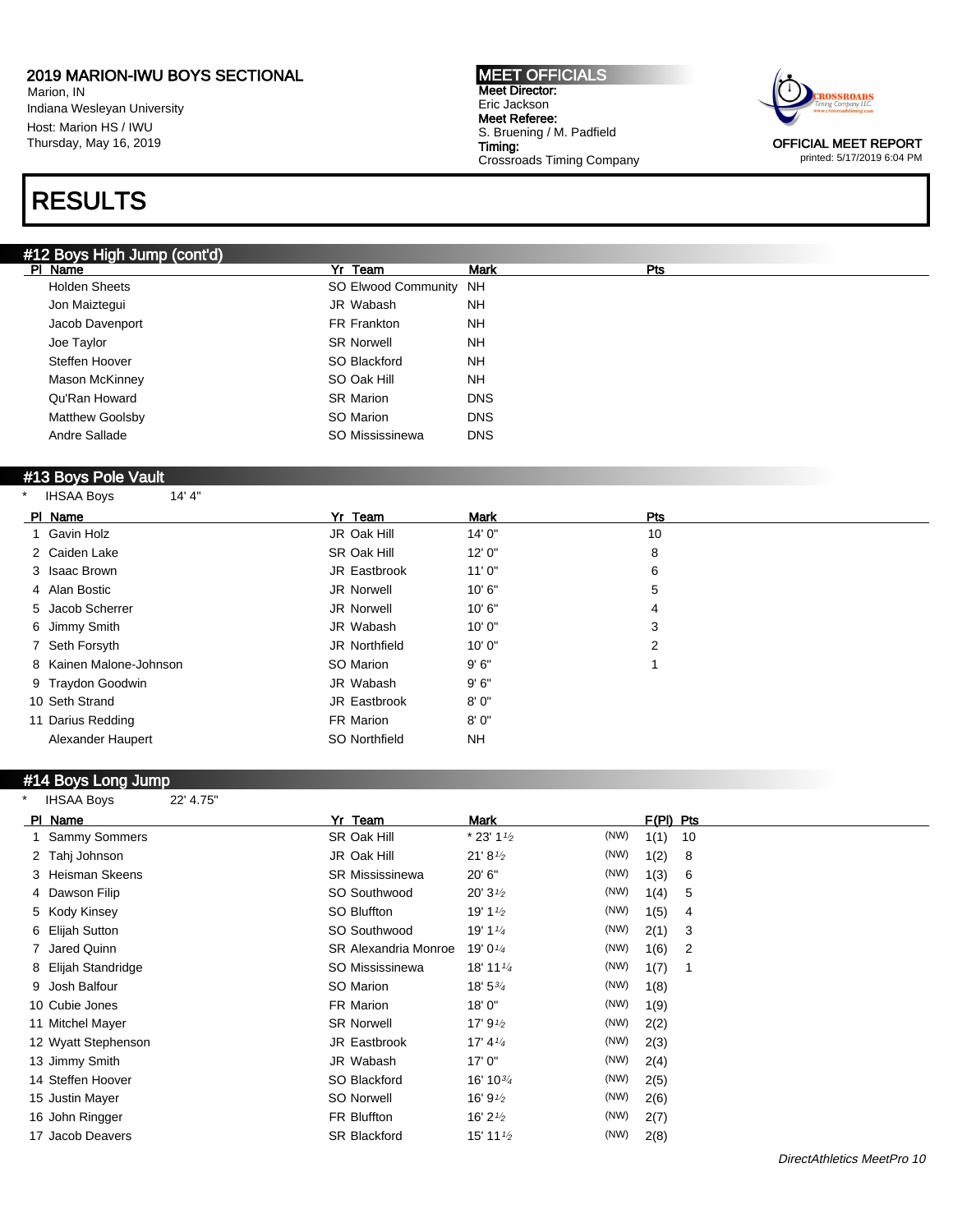Marion, IN Indiana Wesleyan University Host: Marion HS / IWU Thursday, May 16, 2019

# RESULTS

MEET OFFICIALS Meet Director: Eric Jackson Meet Referee: S. Bruening / M. Padfield Timing: Crossroads Timing Company



OFFICIAL MEET REPORT printed: 5/17/2019 6:04 PM

| #14 Boys Long Jump (cont'd) |                          |                   |      |           |
|-----------------------------|--------------------------|-------------------|------|-----------|
| PI Name                     | Team                     | <b>Mark</b>       |      | F(PI) Pts |
| 18 Ephrem Nunley            | FR Frankton              | $15'7\frac{1}{2}$ | (NW) | 2(9)      |
| 19 Fletcher Sabinske        | <b>SR Southern Wells</b> | 14'5''4           | (NW) | 2(10)     |
| Ezekiel Binkerd             | JR Eastbrook             | <b>ND</b>         |      |           |

#### #15 Boys Shot Put

| <b>IHSAA Boys</b>     | 53' 5.50" |                          |                                   |                     |
|-----------------------|-----------|--------------------------|-----------------------------------|---------------------|
| PI Name               |           | Yr_Team                  | <b>Mark</b>                       | $F(PI)$ Pts         |
| 1 Clay Dalton         |           | <b>SR Eastbrook</b>      | $* 54' 4"$                        | 2(1)<br>10          |
| 2 Jason Arbogast      |           | <b>JR Mississinewa</b>   | 48' 73/4                          | 2(2)<br>8           |
| 3 Colin Bradford      |           | SR Alexandria Monroe     | 47' 10 $\frac{1}{4}$              | 2(3)<br>6           |
| 4 Travis Dowling      |           | SR Oak Hill              | 47' $3\frac{1}{4}$                | 2(4)<br>5           |
| 5 Michael Sweigart    |           | SO Alexandria Monroe     | 44' 9"                            | 2(5)<br>4           |
| 6 Trey Castanon       |           | SO Oak Hill              | 44' 5"                            | 2(6)<br>3           |
| 7 Grant Scheumann     |           | <b>SR Norwell</b>        | 43' 0 <sup>1</sup> / <sub>2</sub> | 2<br>2(7)           |
| 8 Will Geiger         |           | <b>JR Norwell</b>        | 42' 8"                            | 2(8)<br>$\mathbf 1$ |
| 9 Jackson Miller      |           | <b>SR Southwood</b>      | 41'3"                             | 2(9)                |
| 10 Luke Voirol        |           | SR Wabash                | 41' 03/4                          | 2(10)               |
| 11 Cobee Rice         |           | JR Eastbrook             | 39' 11"                           | 2(11)               |
| 12 Bryant Miller      |           | SR Wabash                | 38' 93/4                          | 2(12)               |
| 13 Zachary Cummins    |           | <b>SR Bluffton</b>       | 37'7''                            | 1(1)                |
| 14 Devonte Black      |           | SO Marion                | 37' 4''                           | 1(2)                |
| 15 Myles Randall      |           | JR Blackford             | 36' $4\frac{1}{4}$                | 1(3)                |
| 16 Josiah Hamilton    |           | JR Marion                | 36' 2 <sup>3</sup> / <sub>4</sub> | 1(4)                |
| 17 Garrett Johnson    |           | SO Mississinewa          | $35'$ $5\frac{3}{4}$              | 1(5)                |
| 18 Elias Vehikite     |           | SO Elwood Community      | 35' 4 <sup>3</sup> / <sub>4</sub> | 1(6)                |
| 19 Zak Sarll          |           | SO Southwood             | 34'5''                            | 1(7)                |
| 20 Will Thompson      |           | <b>SR Frankton</b>       | 33' 5'' <sub>2</sub>              | 1(8)                |
| 21 Andy Wesson        |           | JR Frankton              | 32' 10"                           | 1(9)                |
| 22 Jacob Deavers      |           | <b>SR Blackford</b>      | $31'$ 11 $\frac{3}{4}$            | 1(10)               |
| 23 Trevor Israel      |           | SO Elwood Community      | $31'6^{3/4}$                      | 1(11)               |
| 24 Kevin Buzzard      |           | <b>FR Northfield</b>     | 29' 9 $\frac{1}{4}$               | 1(12)               |
| 25 Joe McElhaney      |           | <b>SR Southern Wells</b> | 27' 6''                           | 1(13)               |
| 26 Gabrial Harrington |           | FR Northfield            | 24' 81/2                          | 1(14)               |
| Levi Boots            |           | <b>SR Bluffton</b>       | <b>NM</b>                         | $\overline{c}$      |
| <b>Colton Paxson</b>  |           | <b>SR Southern Wells</b> | <b>NM</b>                         | $\overline{2}$      |
|                       |           |                          |                                   |                     |

#### #16 Boys Discus

IHSAA Boys 159' 10"

| PI Name           | Yr Team                  | <b>Mark</b> | $F(PI)$ Pts |  |
|-------------------|--------------------------|-------------|-------------|--|
| Clay Dalton       | <b>SR Eastbrook</b>      | 150' 3"     | $2(1)$ 10   |  |
| 2 Colton Paxson   | <b>SR Southern Wells</b> | 146' 2"     | 2(2) 8      |  |
| 3 Travis Dowling  | SR Oak Hill              | 144' 3"     | 2(3) 6      |  |
| 4 Jason Arbogast  | JR Mississinewa          | 136' 2"     | 2(4) 5      |  |
| 5 Josiah Columbus | SR Oak Hill              | 133'8"      | $2(5)$ 4    |  |
| 6 Jackson Miller  | <b>SR Southwood</b>      | 129' 6"     | $2(6)$ 3    |  |
| 7 Will Geiger     | JR Norwell               | 128' 5"     | $2(7)$ 2    |  |